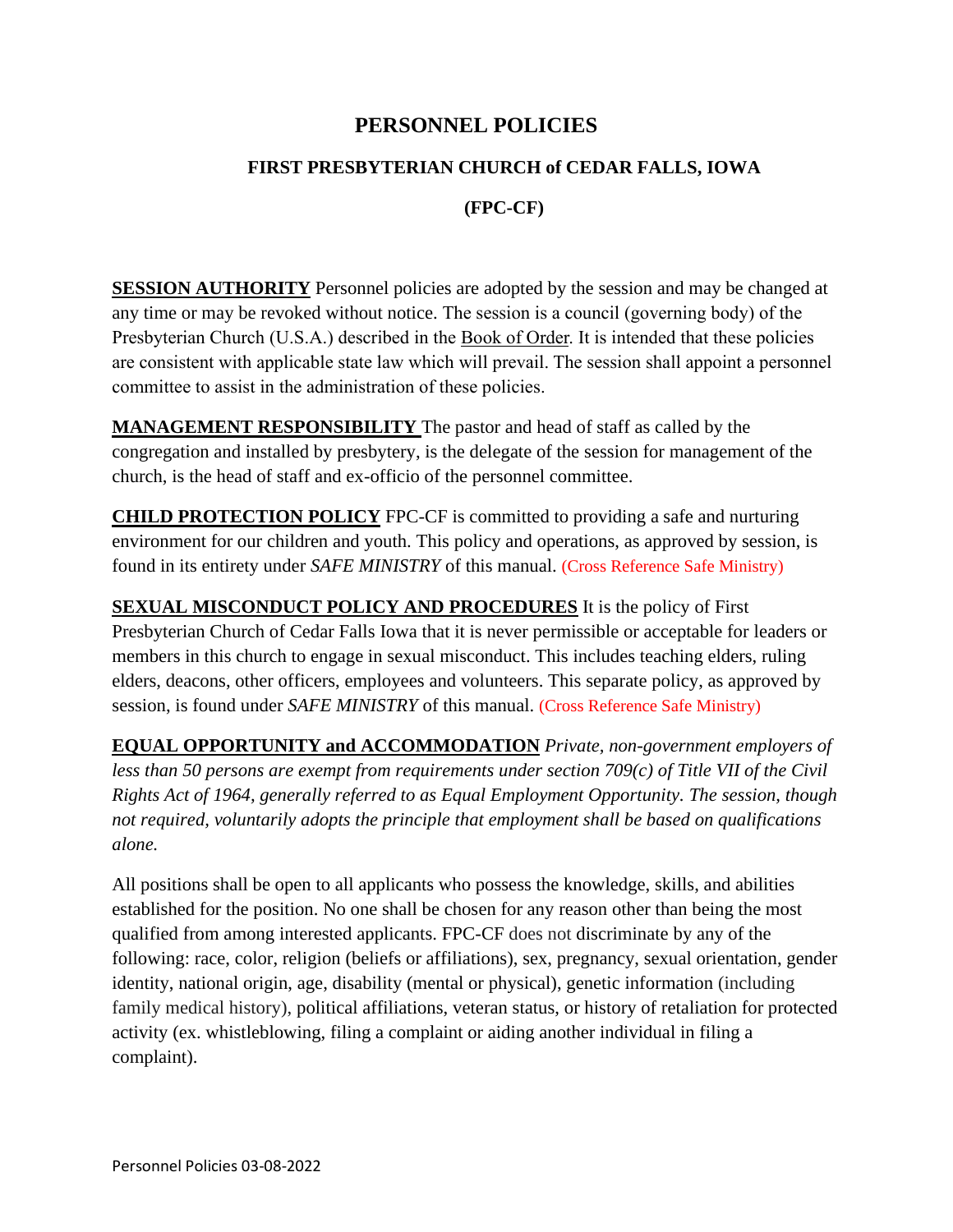Efforts will be made to reasonably accommodate persons identified as having disabilities if otherwise qualified.

The Equal Opportunity and Accommodation Policy of Session shall be followed in consideration of the applicants for interviews and employment and is available by request.

All position notices advertised shall include that the First Presbyterian Church of Cedar Falls, Iowa, welcomes applications from all persons to be considered on equal opportunity basis.

Application materials and interviews shall be designed to avoid bias in selection of the successful applicant. Information requested shall not include references exposing information deemed discriminatory as defined above in this policy. Also, given that having a criminal record can have a disproportionate impact favoring some racial groups over others, the initial application and interviews will not include questions about criminal record.

Once the most qualified applicant from among interested applicants is found, a conditional offer is given, with the understanding that the offer is contingent on the outcome of references, background check for felony convictions, including sexual misconduct and child abuse. The applicant will be given opportunity to submit additional references or provide evidence to correct or respond to any harmful information obtained.

## **EMPLOYMENT**

## **HIRING**

### **Session Responsibilities**:

- 1. Approve a new or revised written position description developed by the pastor, personnel committee and appropriate ministry team(s) (or pastor nominating committee depending upon the position to be filled).
- 2. Open a job position and notify the personnel committee to convene a hiring committee. The hiring committee includes representation from the personnel committee, ministry team membership and others as appropriate to the position.
- 3. Session shall approve open positions, position descriptions, and compensation.
- 4. Session, as a council of PC(USA), agrees to include the following statement on all church wide and public publications for employment advertisement, including local bulletin boards and distribution to church units: "*The Presbyterian Church (USA) is an equal opportunity employer. In addition, the church has a strong policy opposing sexual misconduct, including harassment or abuse of adults and children. References and records will be checked during the employment process once a conditional offer is made*." (Reference FPC-CF Sexual Misconduct Policy & Procedures, September 2021 and Child Protection Policy 2014.)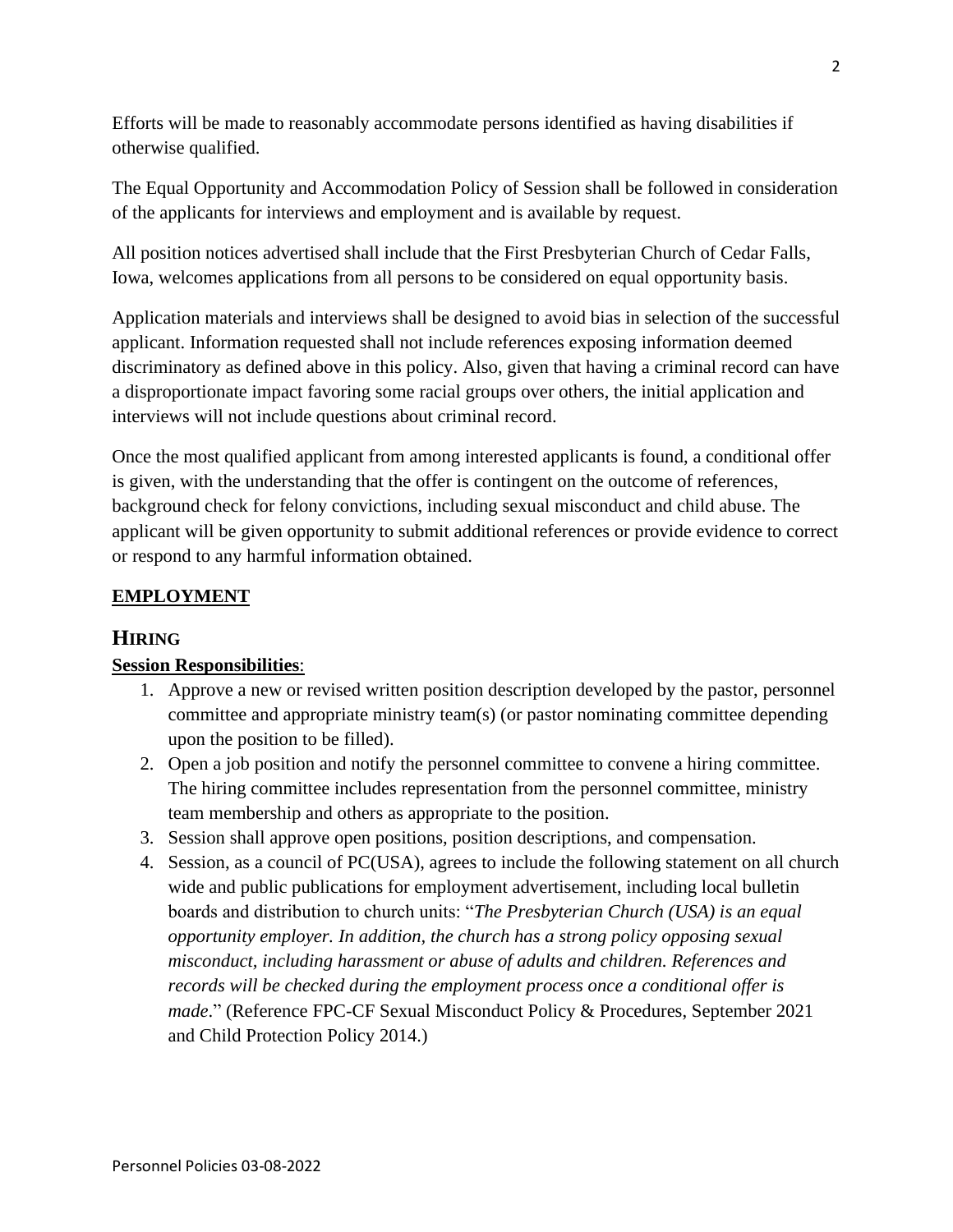### **CALLING A PASTOR AND OTHER ORDAINED STAFF**

A pastor nominating committee is appointed by the congregation to select a candidate for pastor. Pastor nominating committees are directed by the commission on ministry of the presbytery. Pastors are members of presbytery.

Associate pastors and other ordained staff are selected by the pastor and appointed hiring team with the approval of session and presbytery.

Specific processes and procedures for hiring salaried, hourly, occasional and volunteer staff are found as a separate tab in the church Operations Manual.

### **POSITION DESCRIPTION**

Each position regardless of compensation category will have a job description. Position descriptions define the position for advertising, hiring and provides the framework for the work plan of the staff during employment.

Position descriptions contain information describing:

- 1. Title of the position
- 2. Purpose: A statement that describes the primary intention of the position.
- 3. Accountability Specifies to whom the position is responsible.
- 4. Qualifications Knowledge, skills, abilities and/or experience necessary to undertake the work involved in the position.
- 5. Responsibilities Includes primary duties and activities that pertain to the position.
- 6. Relationships -Details the connection and cooperation expected between the individual, other staff and specific committees as specific to the job.
- 7. Compensation: Category of compensation, and amount.
- 8. Other details as needed: expected hours, specific months of year worked, flexibility of time worked such as: office time, community time, ability to work from home.

### **PROBATIONARY PERIOD**

The first three months of work constitute a probationary period. The purpose of the probationary period is to develop and maintain a continuing successful work performance and relationships.

At any time, but not later than the end of two months, there shall be an evaluation by the Pastor and Head of Staff or designee to discuss the employee's progress, performance and any corrective action needed to successfully complete the probationary period. The probationary period may be extended for a specified time to allow for the completion of a written corrective action plan. Termination may be at any time based on the decision of the Pastor and Head of Staff in consultation with the Session. No reason is required for termination.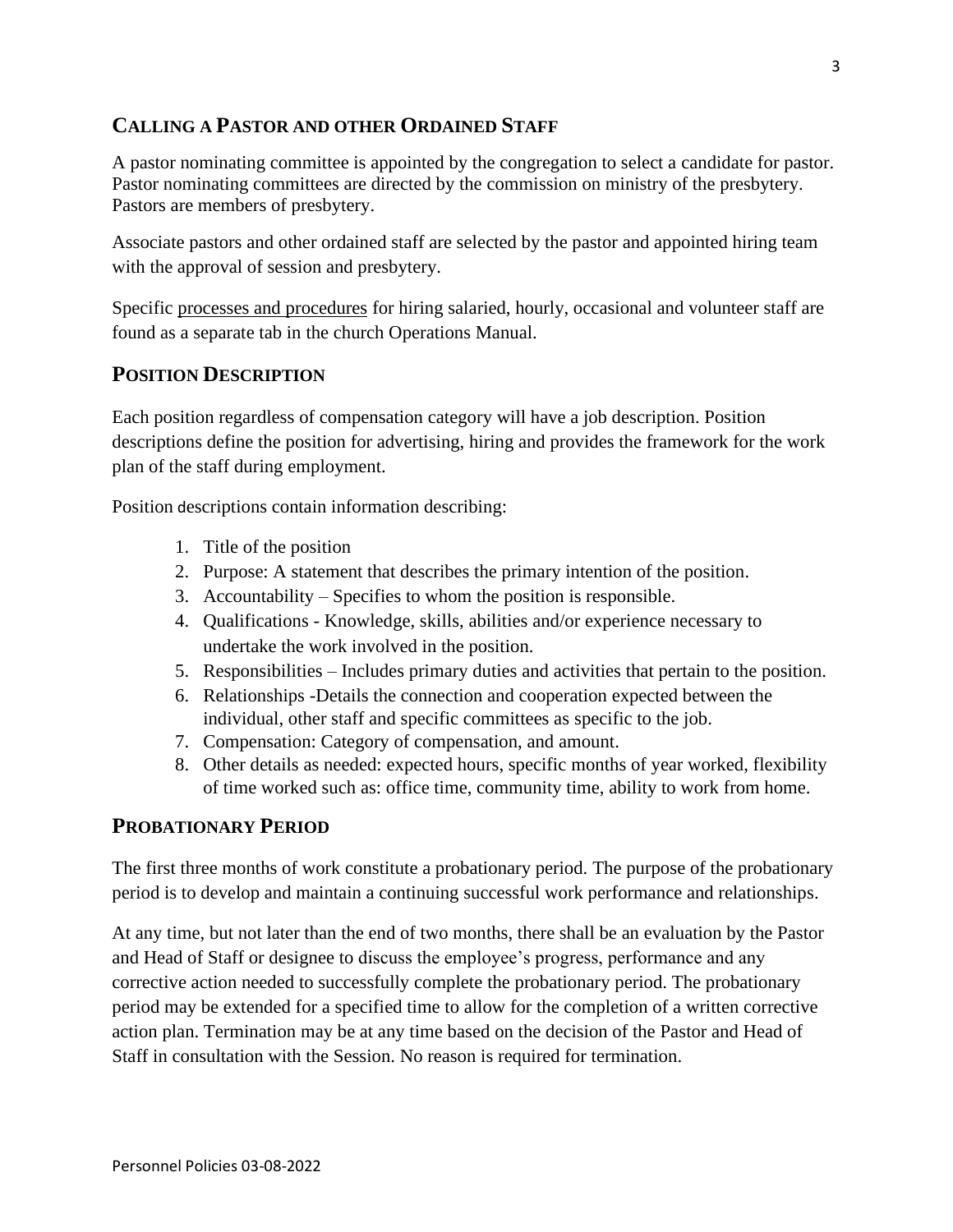## **ANNUAL POSITION REVIEW AND WORK PLANNING PROCESS**

All staff regardless of the category of compensation shall participate in the annual position review and work planning process. The work plan is based on the position description and priorities of the session, and changes as needed. The extent of the work plan will vary by the position held.

The annual review is held in person and is a discussion between the staff currently filling the position and the key church leadership who have need for the services or work provided by the staff having the position. The review celebrates the accomplishments and experiences of the past year, identifies areas for improvement, embraces what worked and makes changes in the plan of work and position description as needed. The review also provides opportunity to seek recommendations from staff for improvements and supports to help them in their work.

The work plan success relies on feedback and planning at regular staff meetings or interactions with church leadership or staff supervisor. Regular meetings are intended to consider growth and development of all participants and consider how best to share their collective knowledge and competencies, recognizing that group or team members are dependent on each other to accomplish their work and adapt as needed.

Following the review the staff and review participants receive a copy of the revised work plan, any changes made to the position description and a summary of the conclusions reached during the review. Session receives a report of the conclusions and any updates in the position description.

## **COMPENSATION**

Compensation for staff members including ordained staff (Terms of Call) and non-ordained staff is reviewed annually and determined by the session. For ordained staff, consideration is given to information developed by the Presbytery Commission on Ministry. Compensation is determined individually for each staff member considering the nature of the work, the responsibilities involved, and the needs and desires of the person. Accordingly, compensation will vary depending upon many factors and are not uniform or directly comparable.

Compensation for service is not entirely in monetary terms. Other compensation includes flexible work schedules, planned absences to meet personal or family needs, time away for study and reflection, vacations, and the ability to creatively participate in determining one's own personal development plan. In addition, compensation includes federal or state mandated programs, such as social security as applicable.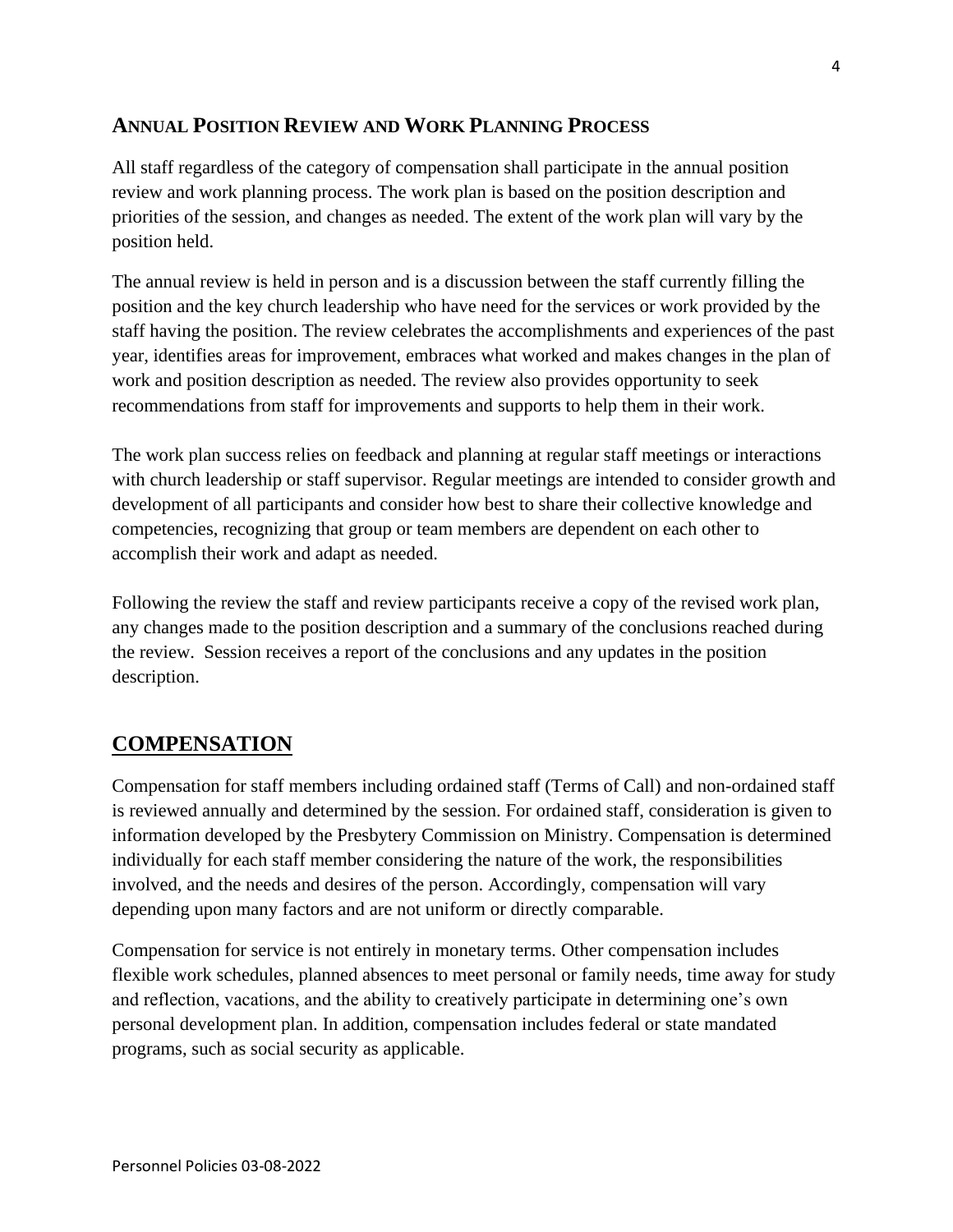**PENSION AND SOCIAL SECURITY**: All installed pastoral staff, in addition to other benefits described in the Terms of Call, must participate in the benefits plan of the Presbyterian Church U.S.A. (PCUSA) including pension, medical coverage, and disability plans. All benefit plans are provided through the PCUSA Board of Pensions (BOP).

At the discretion of the Session, other salaried staff may participate in specified benefit plans of the BOP. At the discretion of the Session, salaried staff may establish a tax-exempt pension contribution plan under section 403B of the Internal Revenue Code.

The Personnel Committee is responsible for completing the Employment Agreement with PCUSA - BOP prior to the annual open enrollment date for benefit election in the upcoming year. The selections made in this agreement determine the elections available for each individual staff to choose during their annual benefit selection enrollment period. Staff may opt to contribute the dues for any benefits offered by the BOP, but not contributed by the Church, as negotiated with the Personnel Committee. All dues for additional benefits not compensated by the Church will be deducted from the staff member's paycheck each period.

All staff exceeding minimum eligible salary amounts shall participate in either the Federal Insurance Contributions Act (FICA) or the Self-Employed Contributions Act (SECA). If required, the affected staff member's share of the contribution is withheld and deposited to their Social Security Administration account.

### **COMPENSATION CATEGORIES**

Salaried Staff – persons who are working greater than or equal to 20 hours per week and having an annual monetary compensation amount.

Hourly Staff - persons who receive monetary compensation calculated on a rate per hour worked.

Occasional Staff - persons who receive monetary compensation calculated on the number of instances of the specific service provided.

Volunteer Staff – persons who receive no monetary compensation but are officially designated to fulfil the requirements of a specific position description.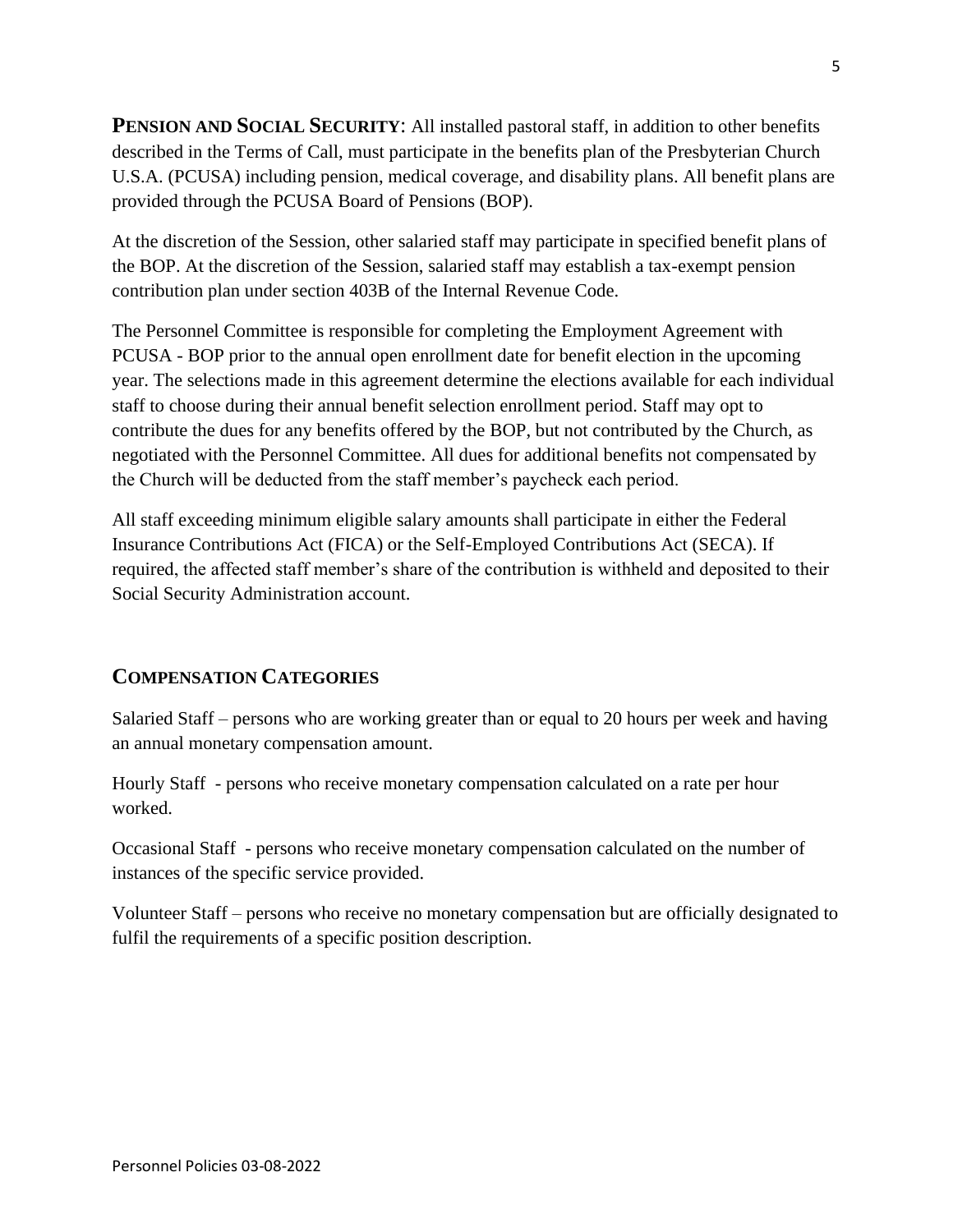#### **WORK SCHEDULES AND ABSENCES**

Work schedules and similar arrangements for the planning and management of the ministry and programs of the church are determined for each staff member with the guidance and approval of the pastor and head of staff. There are times when short term illness, appointments, family issues, civic duties, or other short absences are needed away from work. Flexibility is essential as special needs and circumstances may present themselves in addition to predictable weekly, monthly, and annual events. Accordingly, staff members are to be available when needed and prepared for disruptions to planned schedules. Because of the interdependent relationship between staff, communication and coordination regarding availability is essential.

To the greatest extent possible, absences should be planned well in advance and communicated to other staff to minimize inconvenience to others. Alternate work arrangements should be made with the pastor and head of staff to accommodate the planned absence and complete work in advance or later, particularly if replacement staff is needed. It is recognized unplanned absences may occur; early communication in these circumstances is requested out of respect for other staff.

#### **SALARY COMPENSATION AND LEAVES OF ABSENCE**

With the approval of the pastor and head of staff, usual compensation will continue during other absences when planned in advance as intended by the policy section regarding work schedules and absences. In general, the policy is to provide professional staff with an annual salary while meeting the needs of the church with minimal disruption or inconvenience.

Unplanned staff absences, including personal or family illness or other unexpected circumstances, will not alter usual compensation, provided they occur infrequently and their duration being but a few hours or days. There may be occasions when an extended leave of absence is requested or there is a pattern of frequent unplanned absences. Depending upon the relevant circumstances, the effect on the work and activities of the church, and other personal factors presented, compensation may be adjusted or suspended by the pastor and head of staff in consultation with the personnel committee and session.

#### **HOLIDAYS**

For the following days, the church office will be closed; staff will receive usual, but not additional compensation for these days:

New Year's Day (January 1) \* Martin Luther King Jr. Day (Third Monday in January) Monday following Easter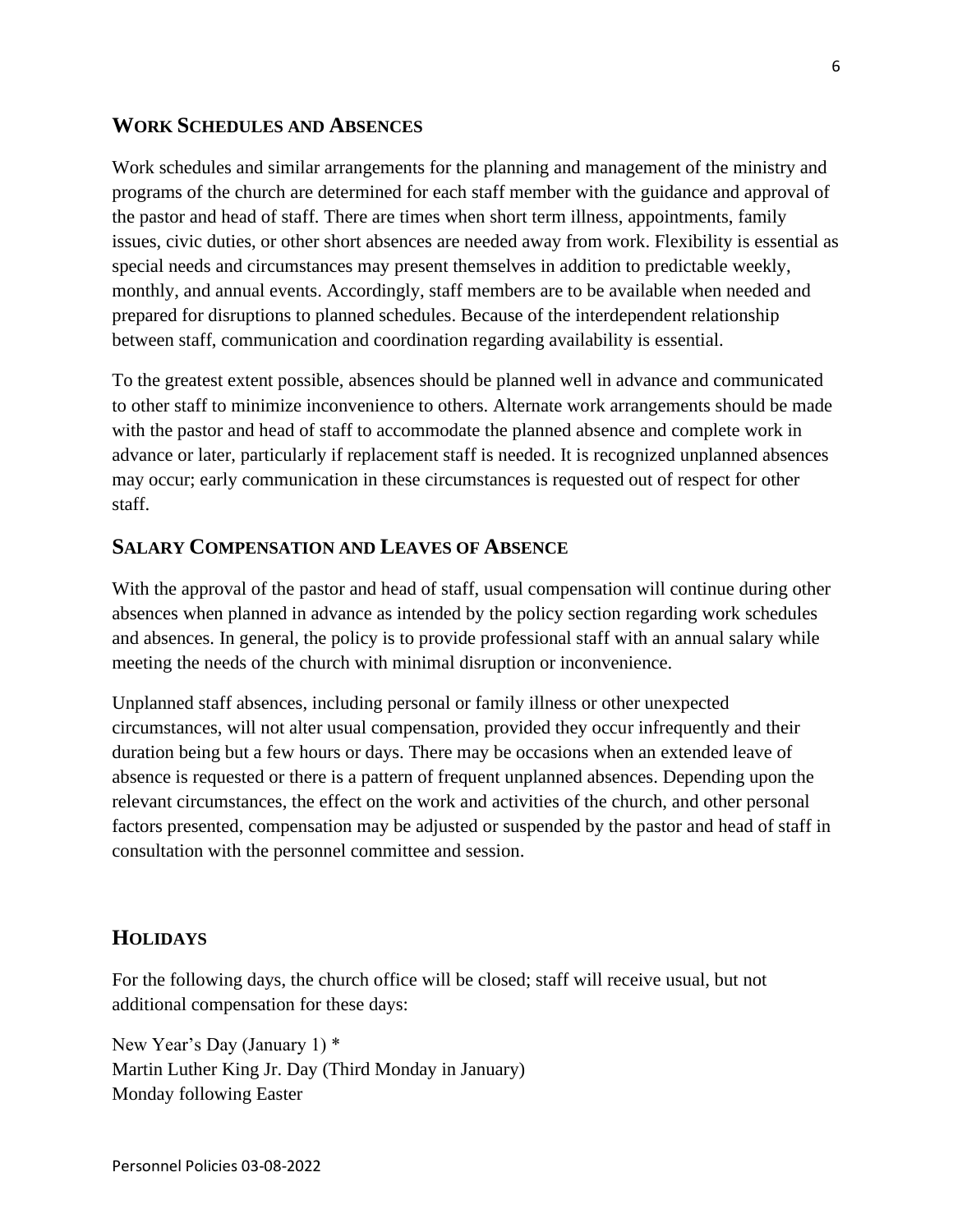Memorial Day Independence Day (July 4) \* Labor Day Thanksgiving Day and following Friday Christmas Day (December 25) \* Day following Christmas (December 26) \* One-half of the weekday preceding New Year's Day (December 29, 30 or 31)

\* Should these days fall on a weekend, the church office will be closed on the nearest adjoining weekday. If impractical because of assigned work, staff shall arrange for an alternate holiday. If not eligible for holiday time staff shall arrange to work on an alternate day.

## **VACATION**

The vacation for all installed pastors is determined in the Terms of Call.

Vacation is provided for salaried employees and may be negotiated based on qualifications and experience at time of hire and increased incrementally each January 1 according to the following schedule:

(Example: If beginning vacation is negotiated as 15 days per year, at the beginning of five years of service the individual will receive 20 working days of vacation and incrementally thereafter.)

| $\bullet$ 1 - 4 years of service | 10 working days |
|----------------------------------|-----------------|
| $\bullet$ 5 - 9 years of service | 15 working days |

- $10 25$  years of service 20 working days
- 25 plus years of service 25 working days

Vacation is pro-rated in the first year of service according to the length of service on January 1.

Vacation pay is equal to the amount the eligible employee would have earned under their regular employment schedule while they are off on vacation.

Vacations are not cumulative beyond one twelve-month period of employment except when special provision has been made in advance by the pastor and head of staff in consultation with the personnel committee.

In the case of termination for any reason, vacation is prorated over 12-months. Vacation taken, but not earned by the termination date, for the year is deducted from the final check. Correspondingly, vacation earned, but not taken in the year of termination shall be added to the final paycheck. In the event a paid holiday falls during an employee's vacation period, the employee shall be entitled to an additional or extra day of vacation with pay.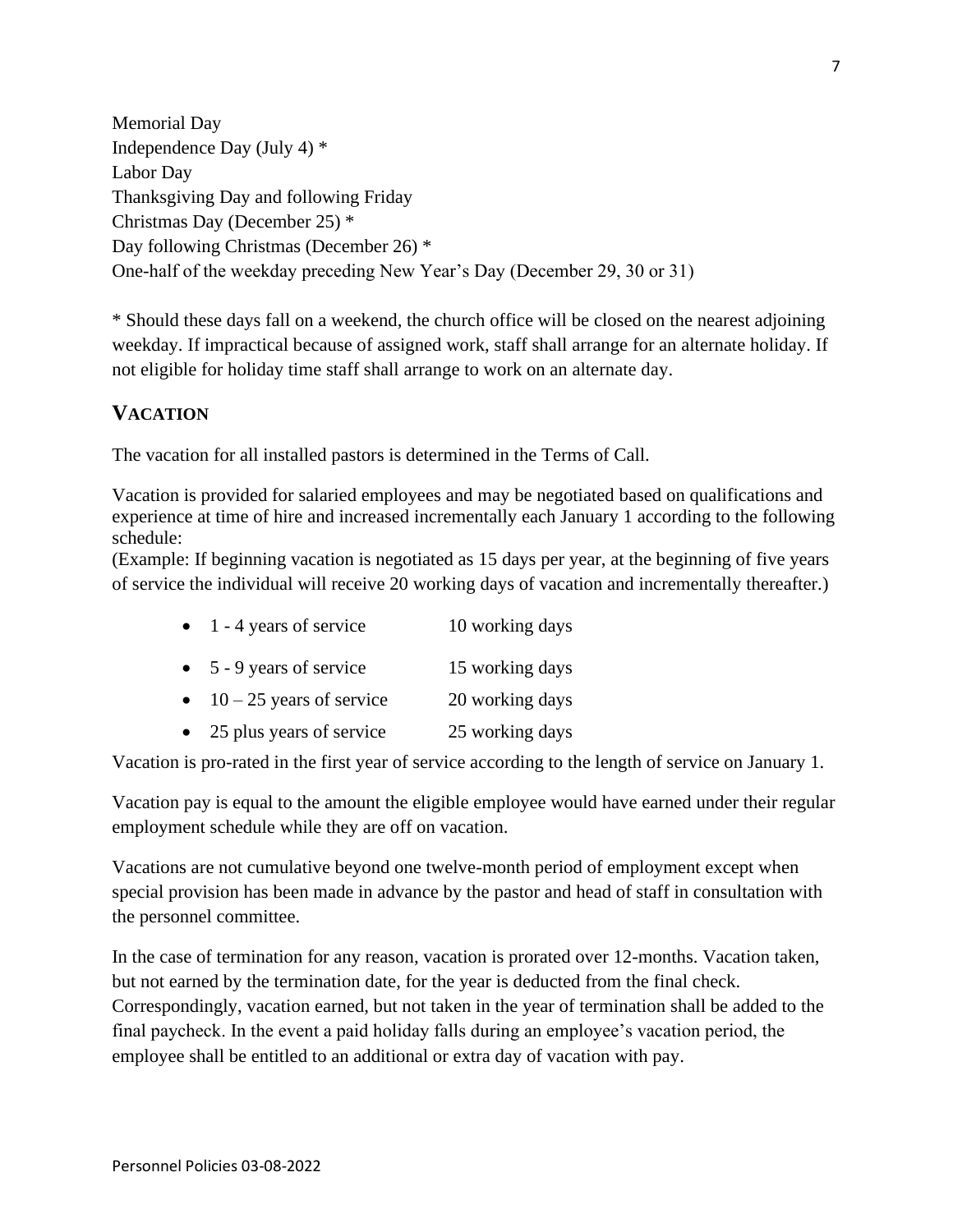**Family and Medical Leave:** (Private, non-government employers of less than 50 persons are exempt from requirements under rule 29 CFR Part 825 of Fair Labor Standards Act generally known as the Family and Medical Leave Act.) The session, though not required, voluntarily adopts the principle that employment for pastors and salaried staff shall be continued during family leave periods in accordance with policy adopted by the Presbytery Commission on Ministry. Compensation may be altered in accordance with other policy if leave extends beyond the defined periods. Medical leave compensation is provided to installed pastor's, uninstalled pastors and salaried staff according to the eligibility guidelines for Board of Pension Disability Plans approved by session (see below).

**Family Leave** Family Leave encompasses the following: leave of absence following the birth of a child; leave of absence following the arrival of an adopted child; leave of absence due to a condition, illness or accident occurring to a spouse, child, or parent.

- Family Leave may be up to eight weeks in any 12-month period for salaried staff employees working equal to or greater than 20 hours per week. Flexibility shall be considered within the spirit of this policy.
- Family Leave may be cumulative during any 12-month period.
- Compensation, benefits, holiday salary will continue for salaried staff during these planned absences through the eight weeks. Additional weeks will not be compensated, cost of benefits will be covered by the employee during uncompensated leave.

**Medical Leave** is leave of absence due to a condition, illness, or accident.

- Medical Leave is provided to the installed pastor through the Board of Pensions Temporary Disability Plan and the Death and Disability Plan as specified in the terms of call. Enrollment is required for installed pastors by the Board of Pensions for both plans.\*
- Salaried staff are provided medical leave through the Board of Pensions Temporary Disability Plan and the Long-Term Disability Plan as approved by session through the annual compensation package and is required.

### **Temporary Disability Benefit Plan**

- The church will pay full salary for the first 14 consecutive days of disability.
- Temporary disability salary from the plan will be 60% of effective salary beginning after 14 consecutive days of the disability for up to the first 90 consecutive days of the disability.
- The church will pay full benefits from day 1 of the disability for the up to 90 days of the disability.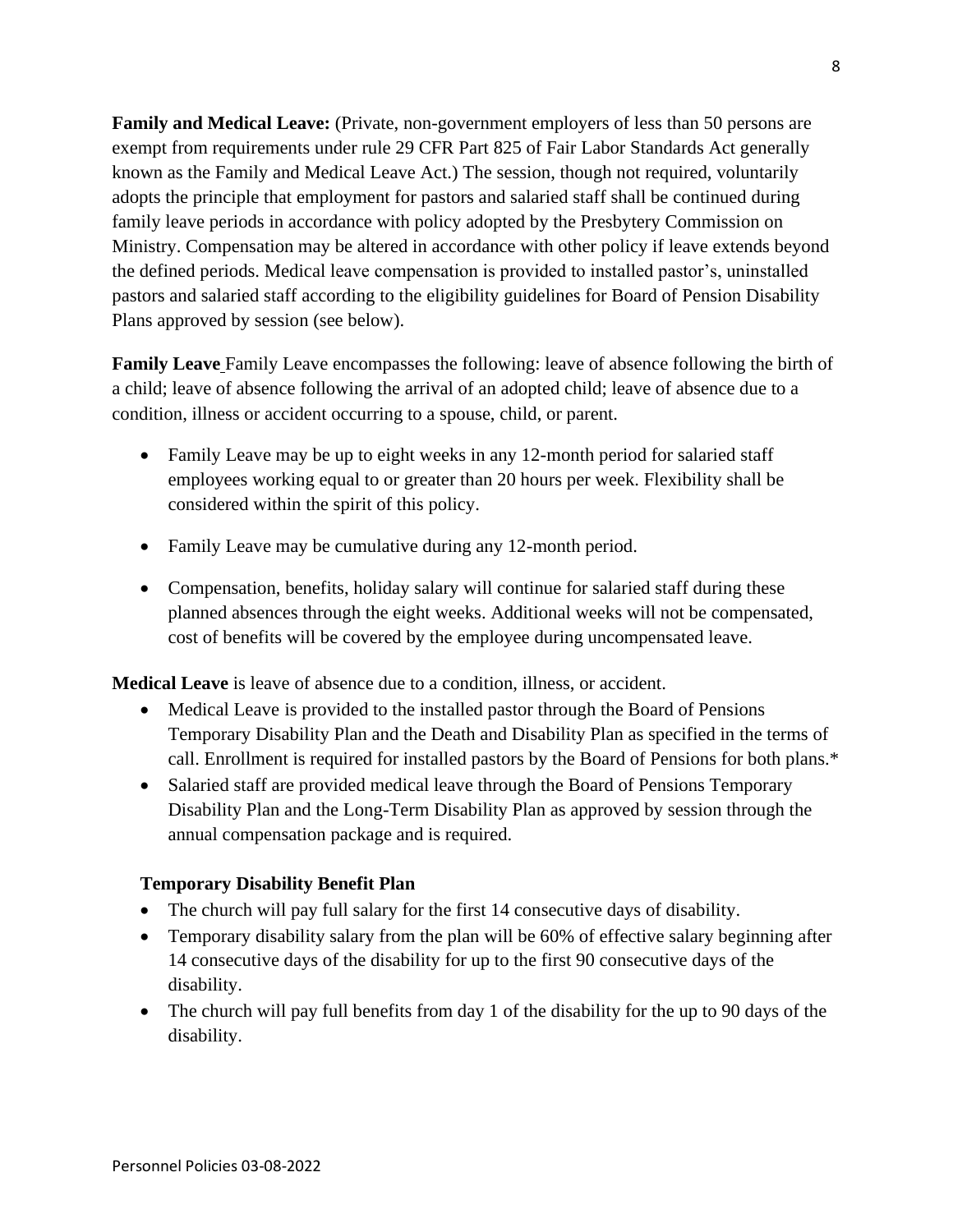#### **Long term Disability Benefit Plan**

- Payment of benefits begins after 90 consecutive days of being out of work due to the disability and end when individual returns to work, is no longer disabled as determined by the insurer, or reaches maximum disability age as defined by the Social Security Administration.
- Generally, monthly benefit equals 60% of effective salary unless reduced due to other benefits elsewhere.
- Board of Pension benefits are no longer available when Long Term Disability begins, but medical coverage through the Board of Pensions may be purchased for a limited time by the individual.

#### **Death and Disability Plan Benefits**

• This plan is more extensive than Long Term Disability Plan and is required for installed pastors. See Pension.org for details.

**Additional Information** is available to pastor and staff on benefits through the PCUSA Board of Pension website at Pensions.org.

### **RESPONSE TO DIFFICULT WORK-RELATED PERSONAL RELATIONSHIPS**

A positive interdependent relationship among staff and between staff and congregation members is essential and expected. If staff members (and/or congregation members) are not able to promptly resolve their concerns themselves, they are to discuss their concerns and problems with the pastor and head of staff to develop an appropriate resolution. If concerns or problems are still not resolved, affected persons are to contact the Moderator of the Personnel Committee to request a meeting with the committee and pastor and head of staff to consider additional steps to achieve resolution.

**Disruptive Behavior or Unsatisfactory Performance Leading to Termination** If a staff member's behavior or work performance becomes unsatisfactory, the pastor and head of staff will meet with the staff member to develop a plan of correction. This is in addition to the annual review and may be at any time in the exclusive determination of the pastor and head of staff that such action should be taken and the extent of correction necessary. At the discretion of the pastor and head of staff, this plan may be an informal suggestion for improvement, a formal progressive, step-by-step process, or may be a recommendation to the session for immediate termination. It is assumed that the staff member will strive to achieve the correction sought without reluctance. A staff member not agreeing to the plan of correction may contact the moderator of the personnel committee to request a meeting with the committee and pastor and head of staff to consider the relevant circumstances.